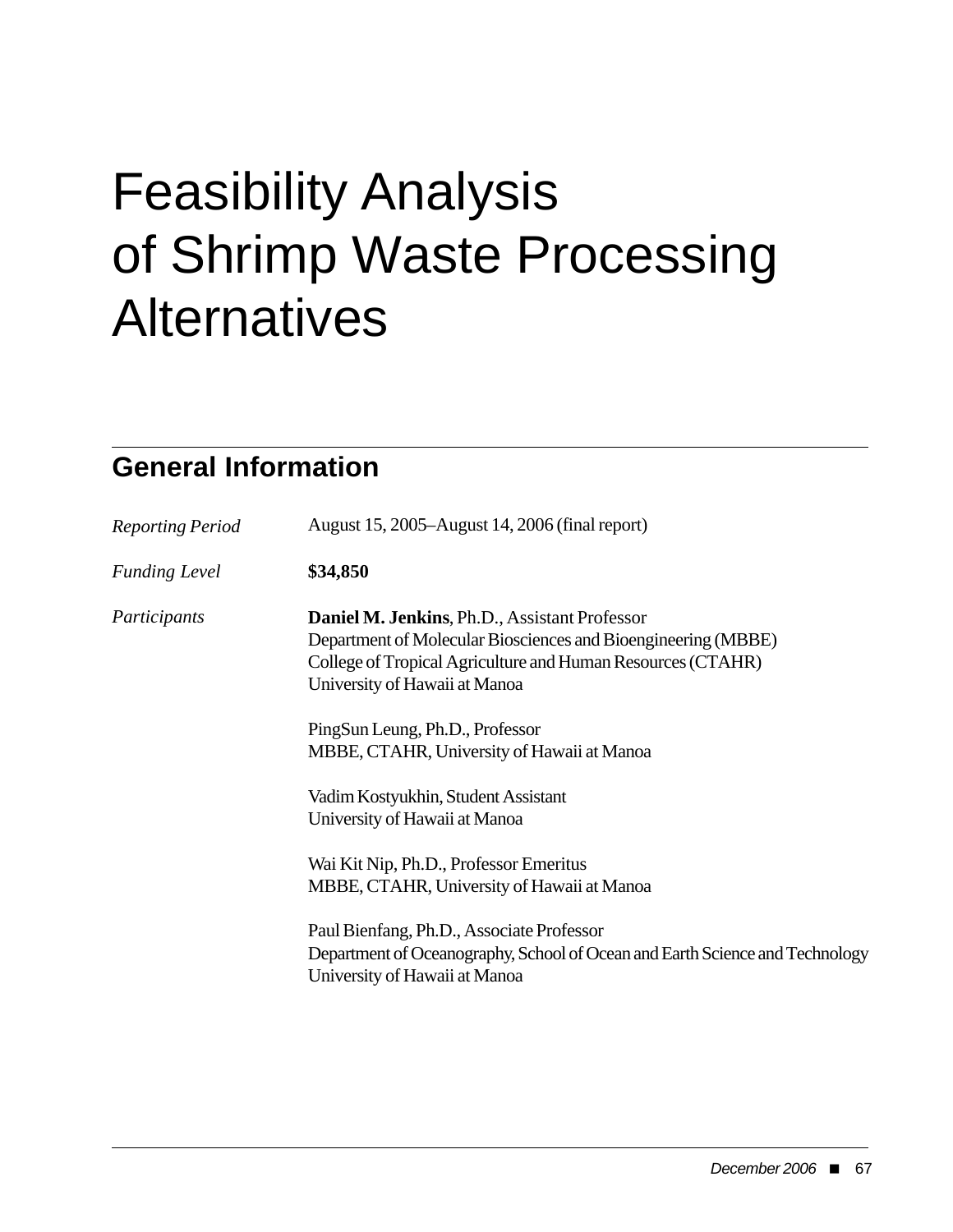# **Objectives**

- 1. Identify different processing alternatives for utilizing shrimp head and other wastes from shrimp and other seafood processing. Include alternative preparations for high-protein meals for animal feeding, high-value natural products, and specialty foods.
- 2. Perform marketability study of these alternative materials, including hands-on interactions with different specialty marketing venues in Hawaii.
- 3. Complete an engineering cost analysis of basic operations for processing waste streams from shrimp and other seafood processing. Include the costs of transport, storage and handling, separation of viscera from chitinous materials, and subsequent grinding and biological processing, under various realistic scenarios of volume and distributed generation of waste.

## **Principal Accomplishments**

#### *Objective 1: Identify different processing alternatives for utilizing shrimp head and other wastes from shrimp and other seafood processing. Include alternative preparations for high-protein meals for animal feeding, high value natural products, and specialty foods.*

In the first stage of the project, published literature, trade magazines, and industry experts were consulted to identify a variety of products that can be made from shrimp heads, shells, and legs. These products included high-protein materials for animal feed, high-value natural products from chitinous material, specialty foods, and compost. In this stage of research, the processing methods available to produce these materials were also compiled to facilitate the economic analysis to meet subsequent objectives. While it was difficult to obtain detailed information about processing methods and product compositions due to industry secrecy, enough information about the main processing steps and potential yields was obtained for each product in order to perform relevant economic comparisons.

#### **Objective 2:** *Perform marketability study of these alternative materials, including hands-on interactions with different specialty marketing venues in Hawaii.*

Based on the results of the first stage of the project, a marketability study of byproducts from shrimp head utilization was conducted. Potential markets were evaluated, taking into consideration the market value of byproducts, competition, and market trends. The market study included interactions with specialists and experts in Hawaii, on the mainland, and abroad. Results of the market study were summarized in Strengths, Weaknesses, Opportunities and Threats (SWOT) analysis.

Based on the SWOT analysis, a decision was made to focus detailed analysis on four of the most promising byproducts and on the selected processing methods for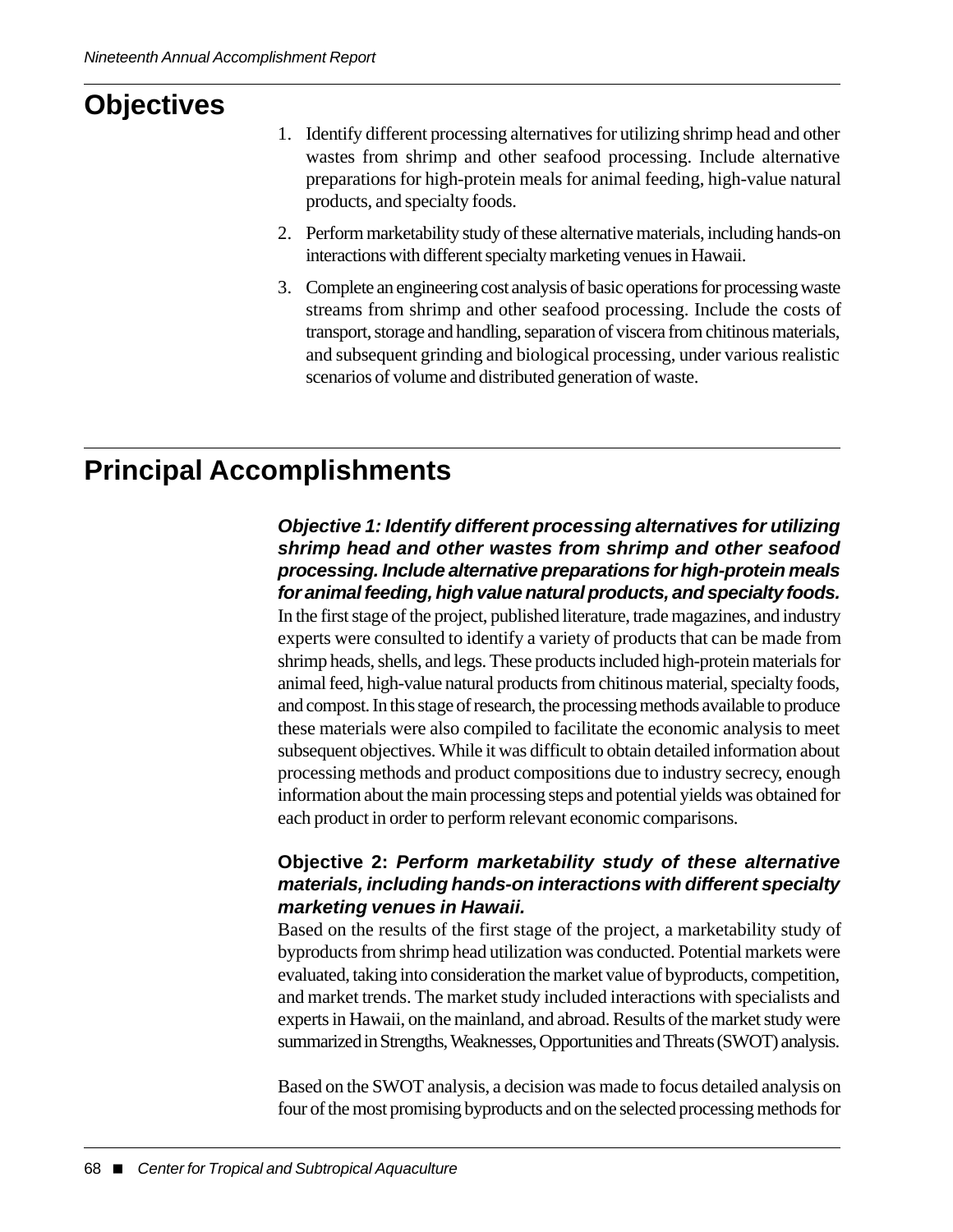producing them. These products included shrimp flavor, shrimp protein hydrolysate, chitin (industrial grade), and compost, produced using a variety of low cost biological processes.

**Objective 3:** *Complete an engineering cost analysis of basic operations for processing waste streams from shrimp and other seafood processing. Include the costs of transport, storage and handling, separation of viscera from chitinous materials, and subsequent grinding and biological processing, under various realistic scenarios of volume and distributed generation of waste.* In the third stage of the project, an engineering cost analysis of basic operations for processing waste streams from shrimp and other seafood processing was completed. The analysis covered costs of manufacturing byproducts from shrimp heads, using different methods and various realistic scenarios.

Analysis revealed that under certain scenarios shrimp head waste could provide a new revenue stream for potential processors of locally produced waste products. Different processing alternatives were determined that could be economically viable for converting shrimp heads and other wastes into valuable biological materials under the prevailing conditions in Hawaii and other Pacific Islands.

A capital budgeting model was applied to perform financial feasibility analysis. During the research, equipment, capital, labor, energy, building, and space requirements were determined for all processing alternatives. Analysis included examinations of production cost structure for each type of byproduct and of operating cashflow, as well as a profitability and sensitivity analysis. Return on investment was estimated by using a combination of investment analysis criteria. Payback period, net present value, and internal rate of return were applied to the estimated annual after-tax cash flow for the investment over a 10-year planning horizon.

Based on our analysis, we believe that the most profitable waste processing alternative for locally produced shrimp wastes would be shrimp flavor, or the simultaneous production of shrimp flavor and chitin — although profitability is subject to availability of wastes from 100,000 lbs. of shrimp per year and to the ability of a producer to incorporate additional processing requirements into his/her own operation to save on overhead and other fixed costs. It is also highly advisable that any potential processor invest in industry professionals to help develop a marketable product and design a processing facility of an appropriate scale.